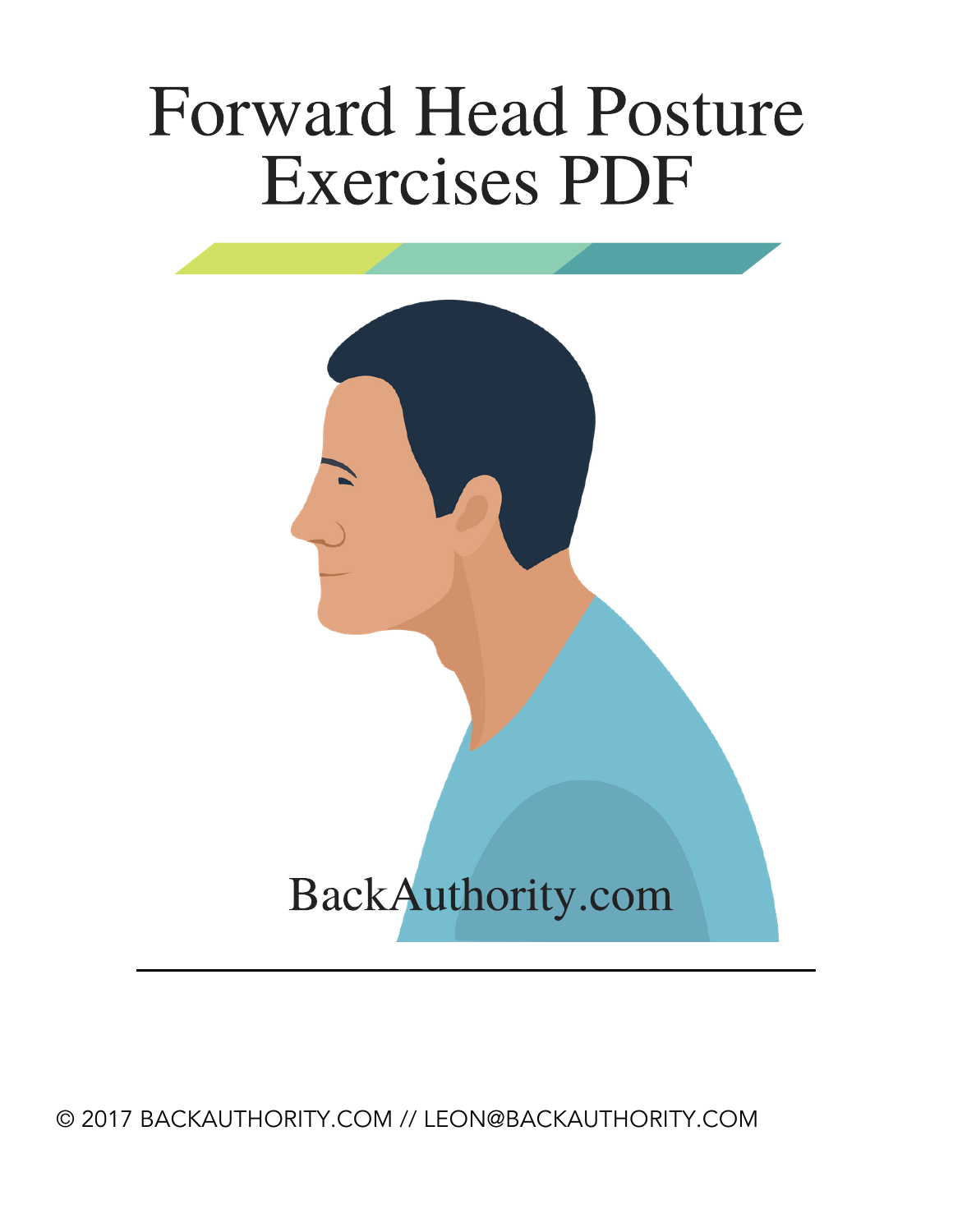## BackAuthority.com

## 5 Recommended Forward Head Posture Exercises:

From our blog post here: https://www.backauthority.com/how-to-fix-forward-head-posture

Disclaimer: Please do these exercises at your own discretion. They are meant for the Do-It-Yourself purpose, not instead of medical advice.

## 1. Chin Tucks



#### **How to do it**:

- Begin in either a standing or seated position

• Gently tuck your chin in towards your chest by moving your head horizontally backwards, not like you're nodding yes, but straight back (Keep chin tucked in the whole time!).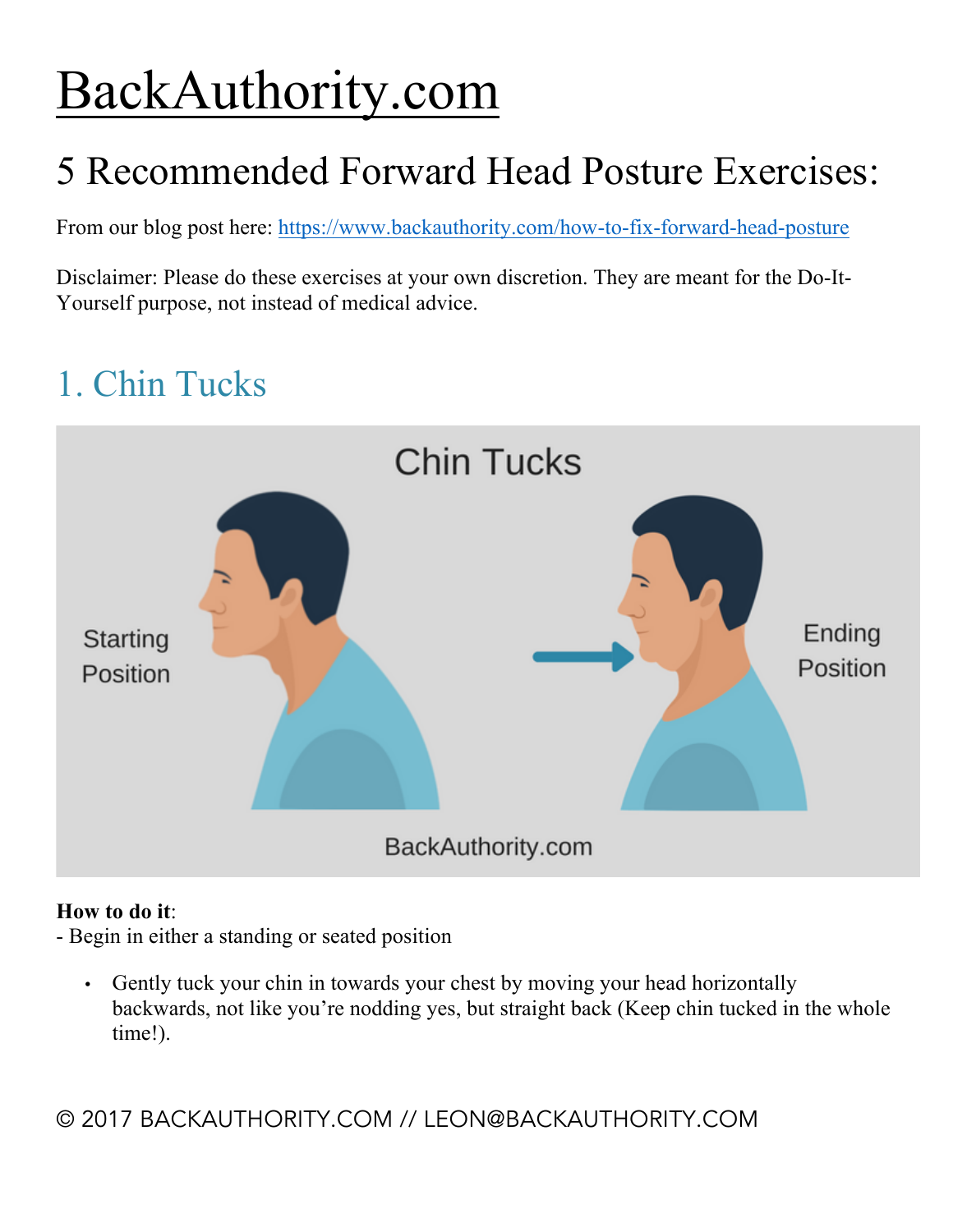\*\* Your eyes should stay level and you should feel like the back of your neck is lengthening or "pulling up"

- Hold the end position for 3 to 5 seconds.
- Aim for 2 to 3 sets of 10 repetitions.

## 2. Sternocleidomastoid (SCM) Release





BackAuthority.com

#### **How to do it:**

- Begin in either a standing or seated position

• Locate your SCM (there is one on each side of your neck that runs from behind your ear to approximately the middle of your throat and connects to your collarbone – in a "V" pattern- and it will feel like a tight band of muscle).

\*\*You may find it helpful to turn your head in the opposite direction to find your SCM (i.e. turn your head to the right to locate your left SCM).

- Once you locate the SCM, gently massage it by pinching it on either side and rolling it between your fingers.
- Make sure to go up and down the whole length of the muscle.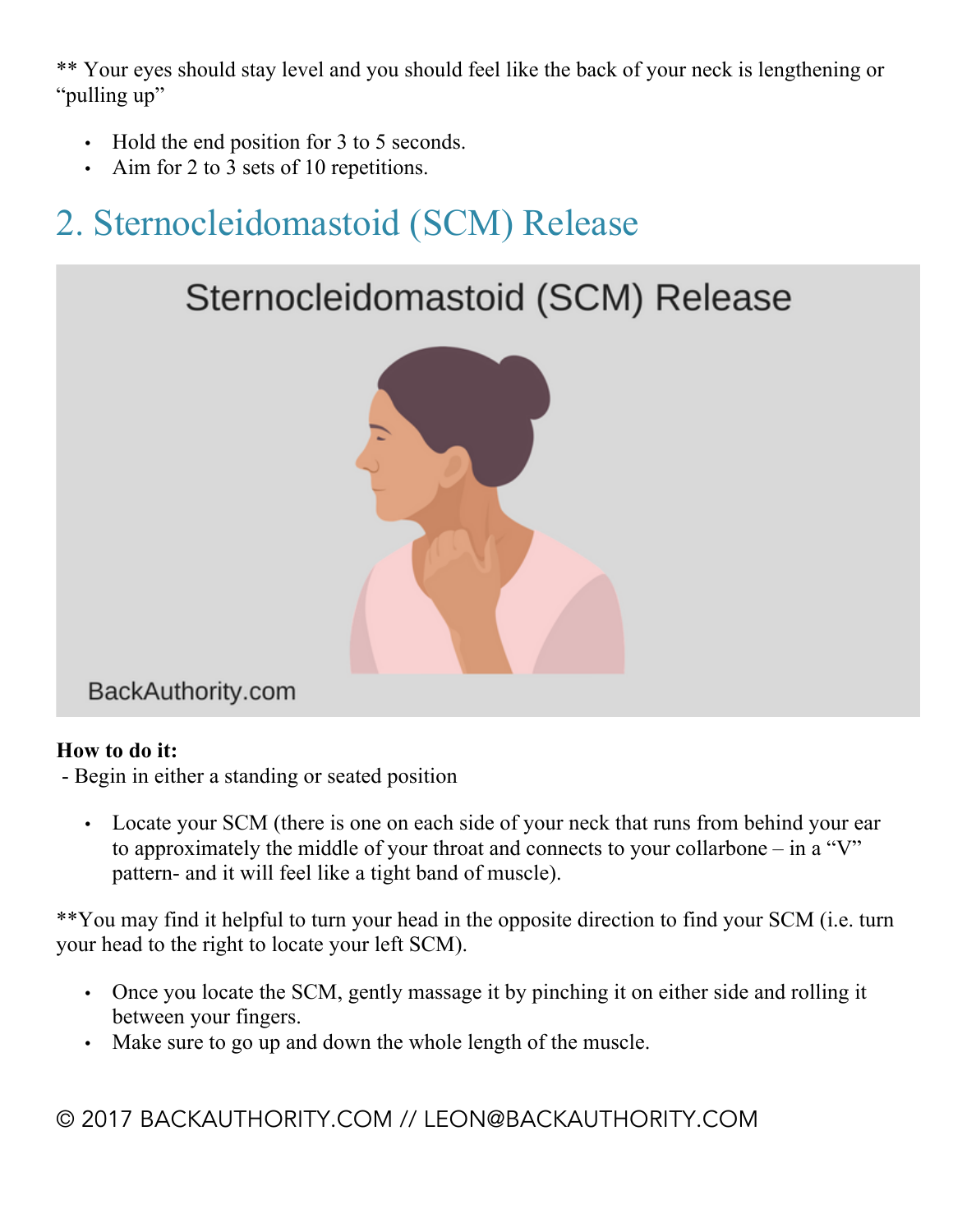• Do this exercise once and aim to massage the muscle for about 1 minute on each side of your neck.

\*\* Avoid pressing too deep or you might hit other tender neck structures.

### 3. Neck Flexion



#### **How to do it**

- Begin in either a standing or seated position

- Place your hand on the back of your head and apply a gentle force as you pull your head towards your chest.
- When you feel a stretch at the back of your neck, hold the position for 15 to 20 seconds.
- Repeat this stretch 3 times.

## Now on to the  $4^{\text{th}}$  exercise...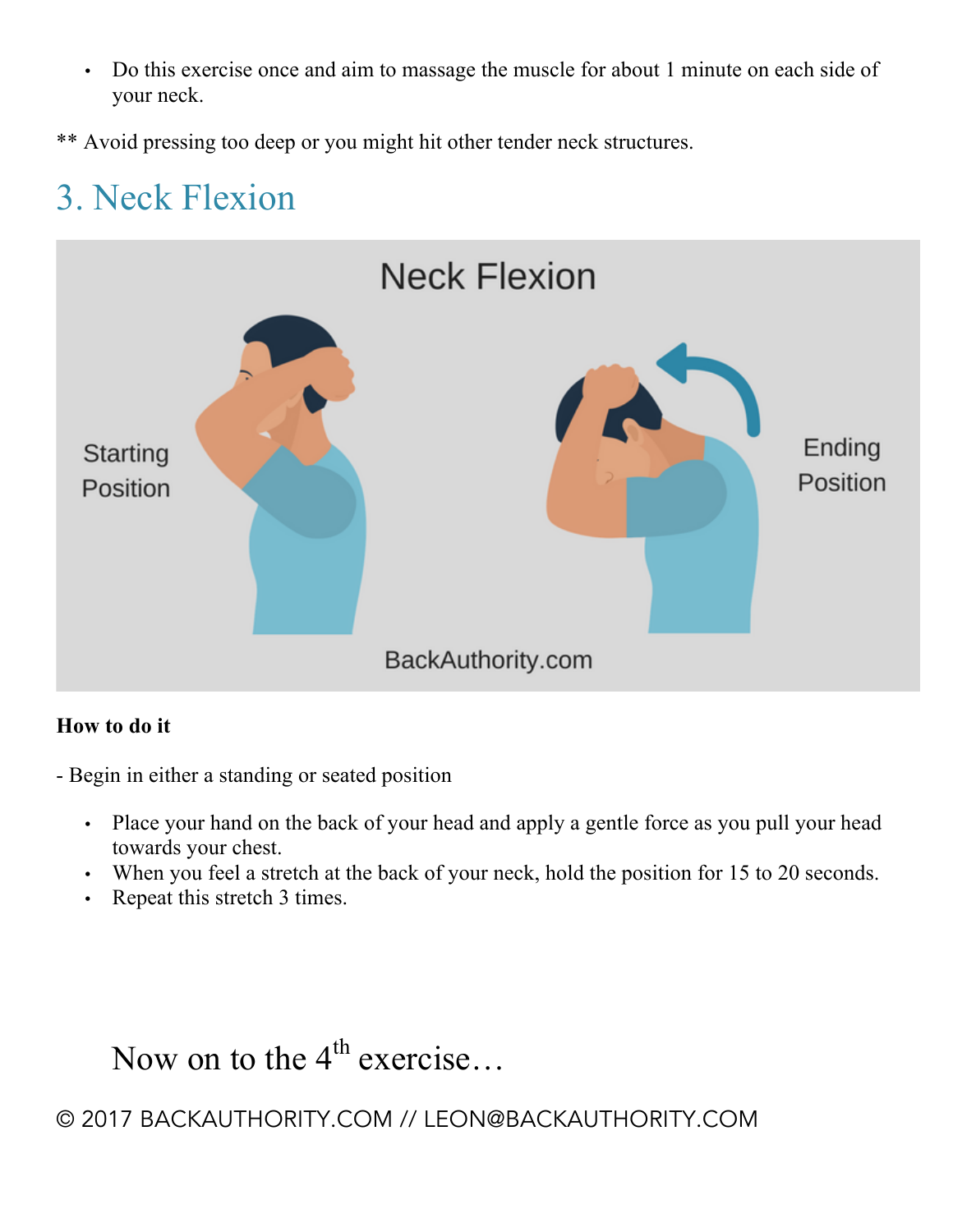## 4. Suboccipital Release



#### **How to do it:**

- Begin lying on your back with your knees bent

- Place a small massage ball, tennis ball, small foam roller, or something with a similar shape under your neck at the base of your skull.
- Turn your head slowly from left to right to roll over different areas.
- Do this exercise once and aim to roll for about 4 to 5 minutes on each side of your neck.

\*\* If you feel lightheaded or dizzy, or have a significant increase in pain, when doing this exercise try decreasing the pressure that you're applying.

Now for the last exercise…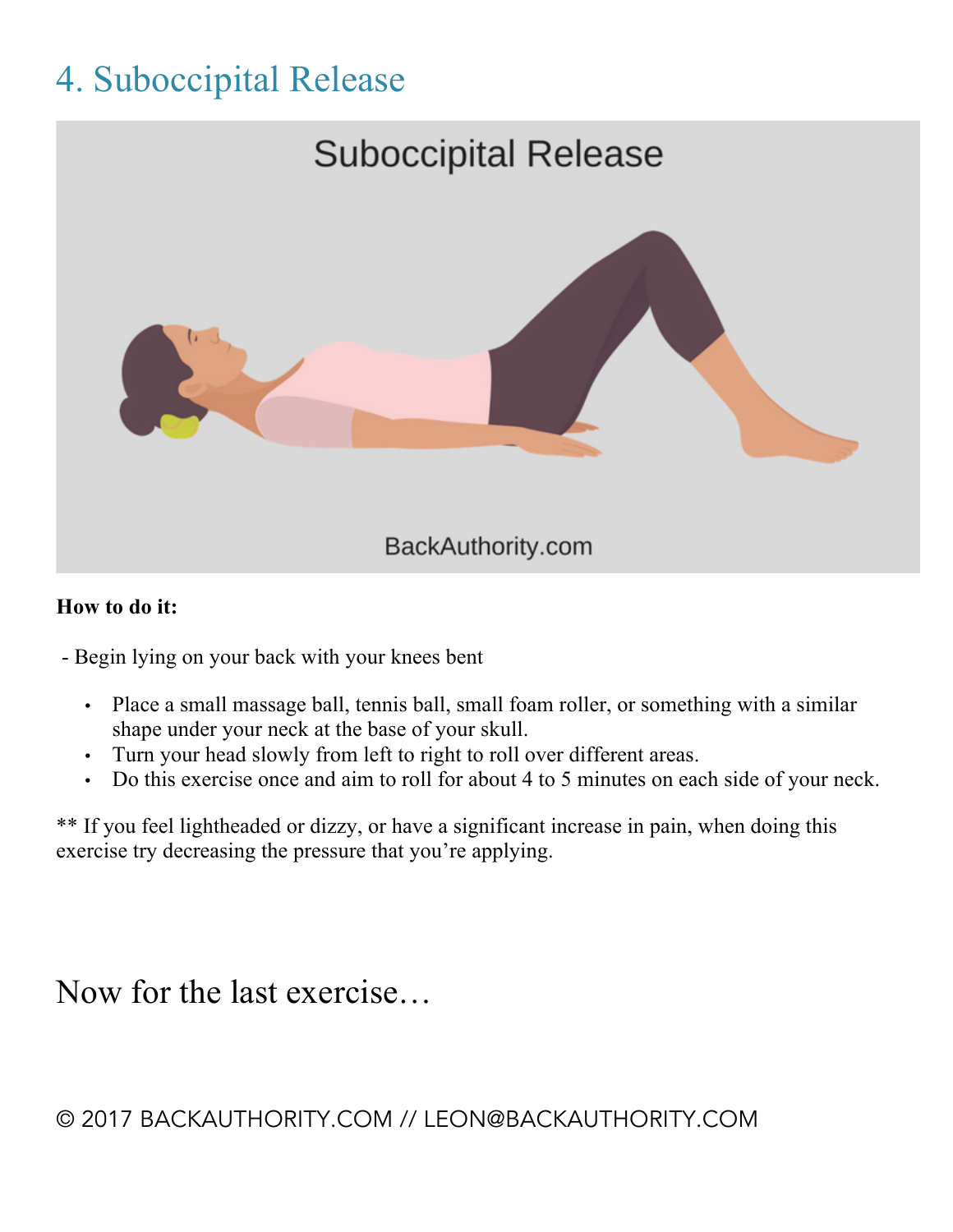## 5. Brugger Relief Position



#### **How to do it**:

- Begin in the seated position, sitting at the edge of a chair.
- Your feet and knees should be positioned slightly wider than your hips and slightly rotated outwards.
- Maintain a chin tuck and raise your chest up, allowing your spine to relax into an arch.
- Relax your shoulders and rotate your arms so that your thumbs are pointing backwards.
- Hold this position for 5-10 seconds and release.
- Aim for 2-3 sets of 10-15 repetitions.